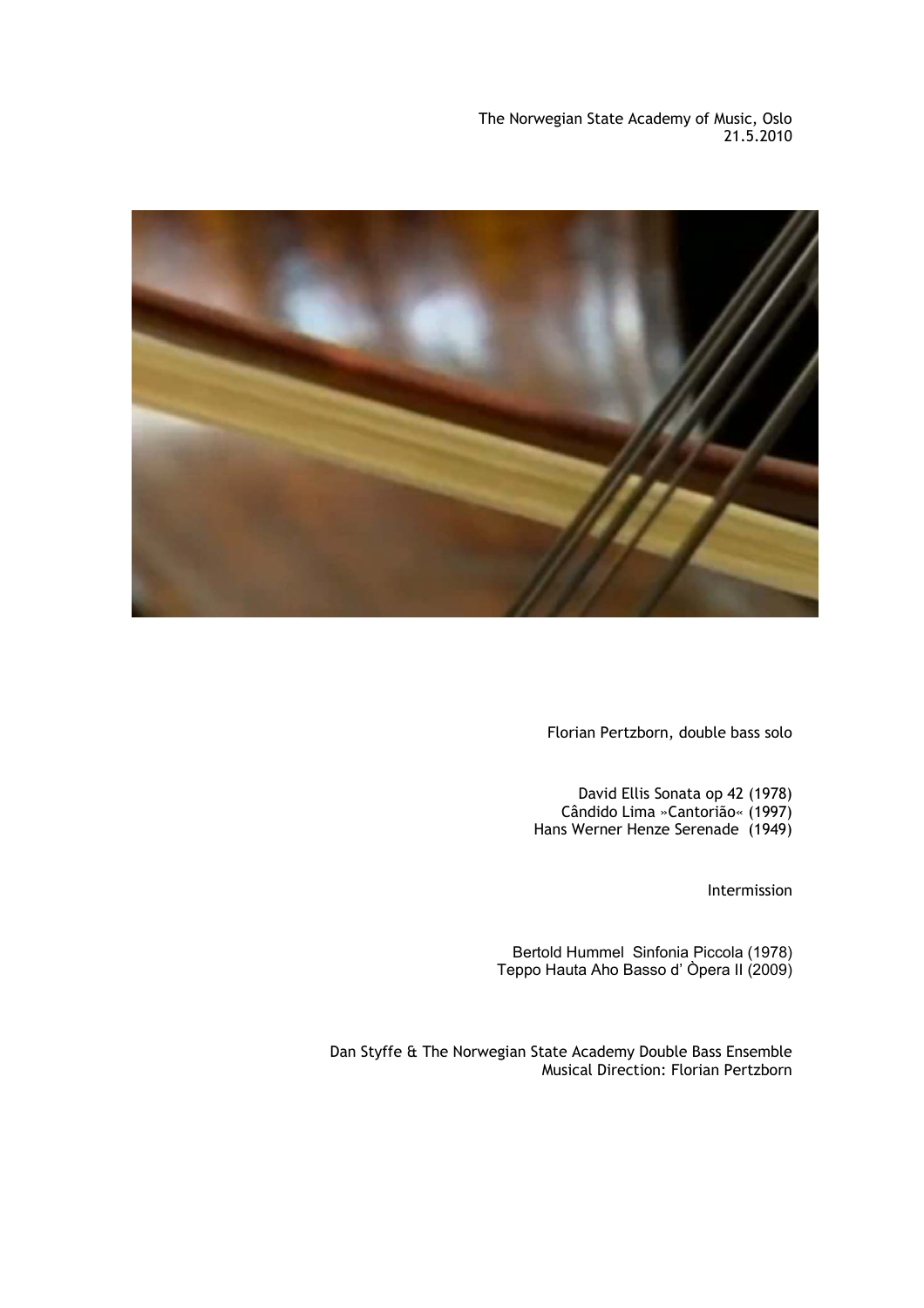# Program Oslo Recital

David Ellis Sonata op 42 (1978) Andante Vivace

### Cândido Lima »Cantorião« (1997)

Hans Werner Henze Serenade (1949) Adagio Um poco Allegretto Pastorale Andante com moto Vivace Tango Allegro marciale Allegretto Menuett

# Florian Pertzborn, Double Bass Solo

Intermission

Bertold Hummel Sinfonia Piccola (1978) Andante Moderato Burlesque Andante Finale

Teppo Hauta Aho Basso d' Òpera II (2009) Misterioso Andante Sostenuto Allegro Vivace

Dan Styffe & The Norwegian State Academy Double Bass Ensemble Musical Direction: Florian Pertzborn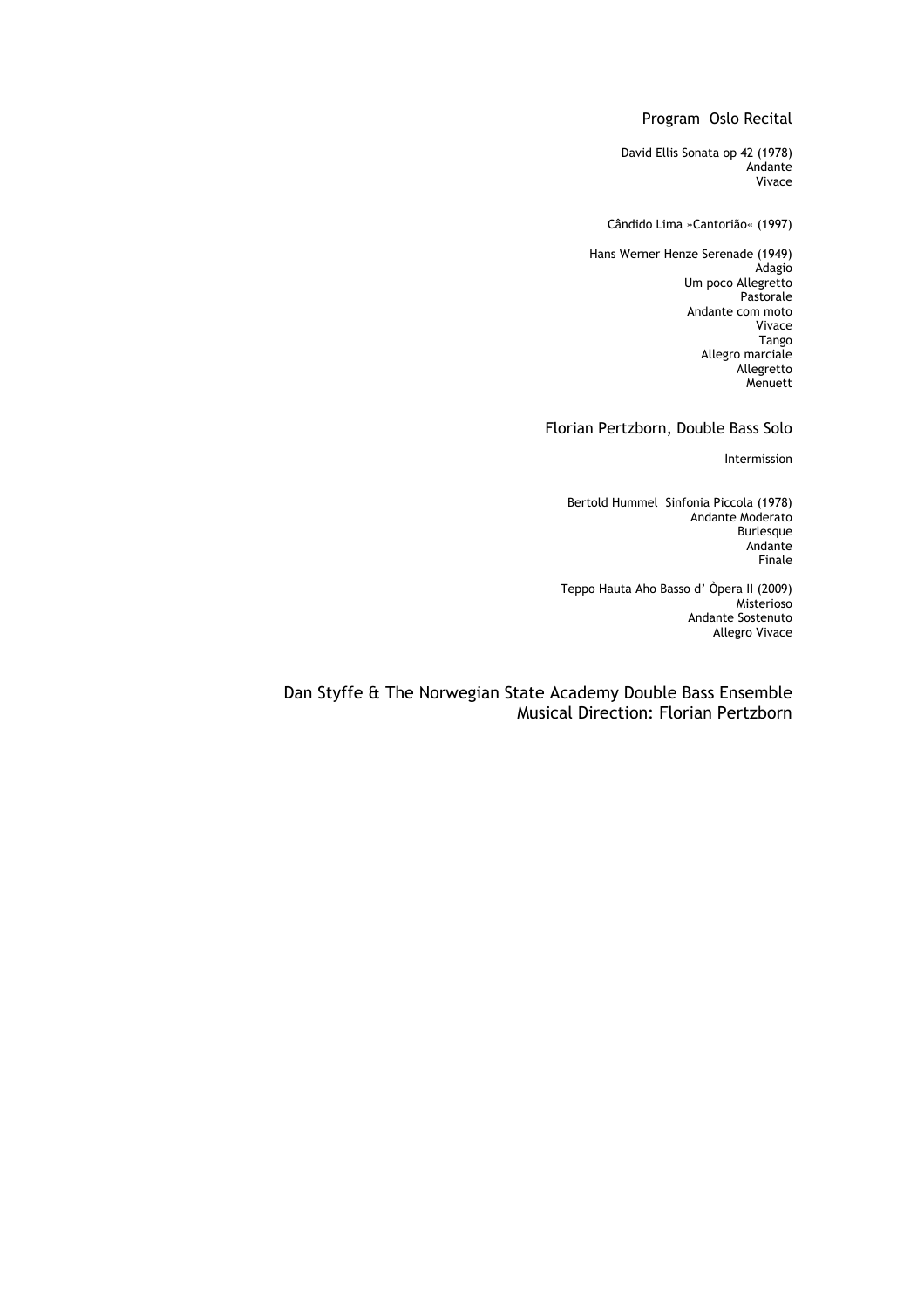## Program Notes Oslo Recital



### David Ellis (\*1933)

David Ellis, born in Liverpool in 1933, was a pupil at the Liverpool Institute before continuing his studies at the Royal Manchester College of Music from 1953-1957. In 1994 he moved to Portugal working with the newly-established Portuguese Symphony Orchestra in Lisbon as Assistant to the Director of Music.

His Sonata op. 42 for solo double bass was commissioned for the 1978 Isle of Man International Double Bass Competition.



## Cândido Lima (\*1939)

Composer Cândido Lima was born in Viana do Castelo , Portugal in 1939. He graduated in piano and composition in the Lisbon and Oporto, and obtained a PhD in Aesthetics in the University of Paris under Iannis Xenakis. He has written pieces for a diversity of instrumental ensembles, voice and piano, orchestra, some of which with electroacoustics and audiovisual mediums.

His work 'Cantórião' for double bass solo was commissioned by Florian Pertzborn who has premiered and performed it internationally. Its title is an anagrammatic jumble of the Portuguese work for double bass – 'contrabaixo' and 'song' (cantoria). Adding 'ão' – a nasal sound used mainly in the Portuguese language, is an oblique reference to the instruments timbre. Combining a calm and lyric character with extreme virtuosity, 'Cantórião' is nothing less than a homage to the double bass. Cândido Lima´s 'Cantorião' was chosen for publication by the British magazine 'The Double Bassist' nº 7/1998 in reference to its review on the double bass in Portugal.



#### Hans Werner Henze (\*1926)

Hans Werner Henze was born in 1926 and studied in Paris and in Heidelberg with Wolfgang Fortner. His works for the doublebass include a concerto with orchestra from 1966, the Octet "Quattro Fantasie" written in 1958/1963" and the "S.Biago 9 de Agosto ore 1207" for Doublebass solo from 1977.

The Serenade 1949 was initially composed for violoncello, but a second version for doublebass, proposed by the American doublebassist Lucas Drew, obtained the composer's approval. In nine movements, Henze exposes a collage of numerous musical fragments including expressive to virtuosistic elements. Traditional notation is used in all movements, imposing double stops, harmonics and fast staccato/saltando technique for the doublebass.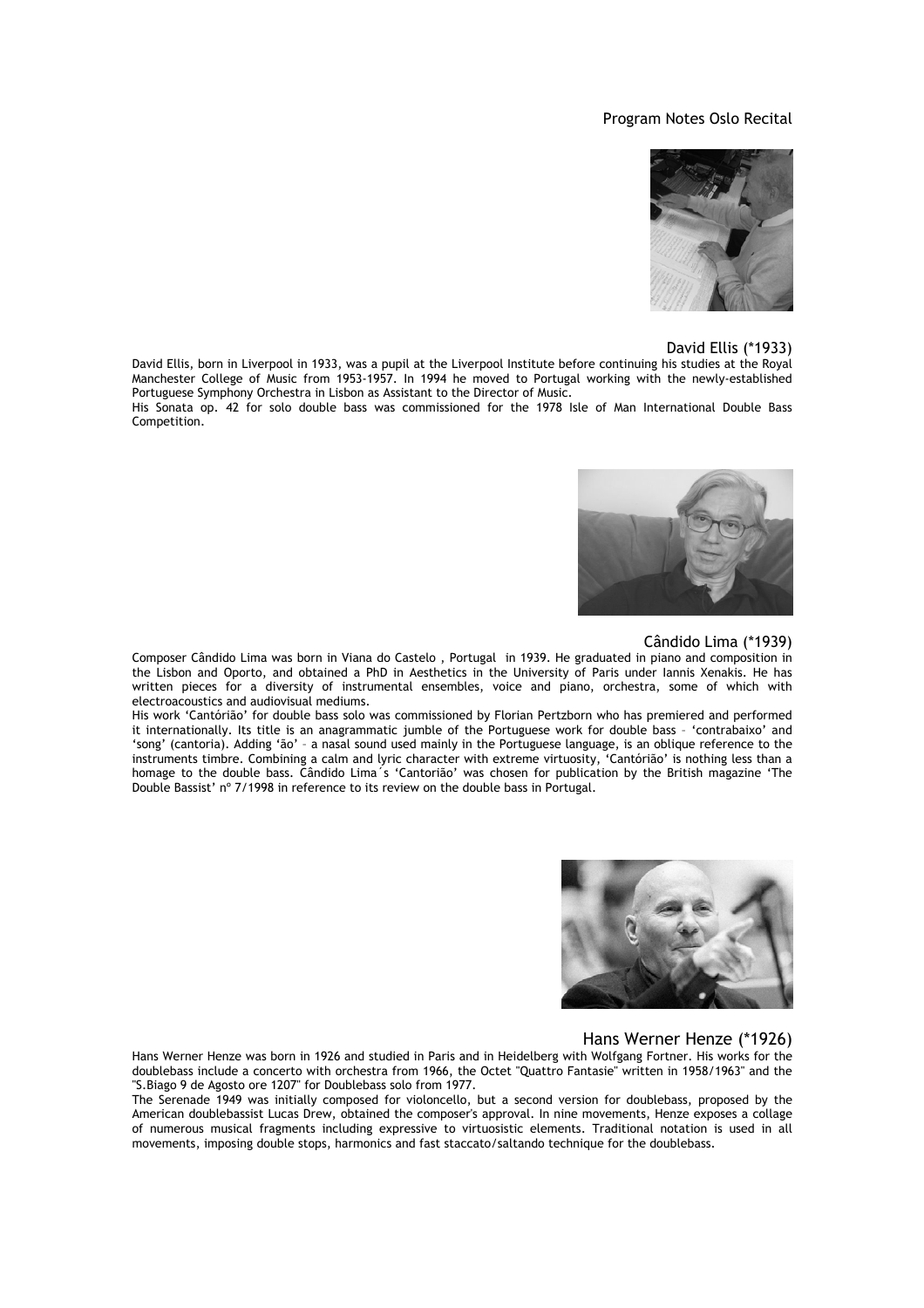

Foto Credit : Bertold Hummel Stiftung Hamburg

## BERTOLD HUMMEL (1925 – 2002)

was born in Hüfingen – Baden (Germany) He studied at the Music Academy in Freiburg i. Breisgau, taking composition with Harald Genzmer and violoncello with Atis Teichmanis. Hummel was also choirmaster in Freiburg before being named professor at the University of Music in Würzburg. He directed the Studio for New Music in Würzburg and later became President of the Music Academy.

Bertold Hummel composed the Sinfonia Piccola in 1978 for the first International Doublebass Competition on the Isle of Man.Hummel wrote about his Sinfonia Piccola op. 66: "The attempt is made to utilise the instruments to produce symphonic gestures and developments. During the four movements, a variety of playing techniques are displayed and allocated to contrasting formal developments. The wide range of tonal colours. includes harmonics, glissandi, pizzicato, tapping on the fingerboard and body of the instrument, solo passages and ensemble playing. The palette of the musical content ranges from a lyrical style to jazz and the fundamental character of this symphony en miniature is determined by both pathos and scurrility."(Text by : Bertold Hummel /Florian Pertzborn, Schott Music ® )



Foto Credit: Orpheus Publications

## TEPPO HAUTA-AHO (1941\*)

was born in 1941 and studied double bass with Orvo Hyle and Oiva Nummelin in Finland, and Frantisek Posta in Prague. He played with the Helsinki Philharmonic between 1965 and 1972, and the Finnish Opera Orchestra from 1975 to 2000. Hauta-aho's music has been performed extensively in Finland and abroad, notably in America, Britain, Germany, France, Czech Republic, Soviet Union, Australia and Switzerland. His most famous work *Kadenza* (1978) is recognised universally as a 20th-century classic, and did the most performed contemporary work for double bass.

Octetto Basso D'opera Ii was completed in October 2009, this 20 minute work for eight double basses is a major addition to the octet repertoire. The composer makes use of a wide range of double bass techniques, including percussive effects and harmonics, to create a work of atmosphere and textures and there are musical and technical challenges in equal measure. The open and bleak landscapes of his native Finland are evident in every bar as Hautaaho creates music which is influenced by the landscape, culture and heritage of this beautiful country. Although written in one extensive movement, there are many defined sections which offer contrast and interest throughout and solo opportunities for each player, particularly basses 1- 4.The melodic material is taken from a previous octet, composed for the bassists of the Finnish Opera orchestra some years ago, but the composer develops and extended the material to create a completely new work which ought to find a permanent place in the octet repertoire. Octetto Basso d'Opera II was composed for Florian Pertzborn (Porto, Portugal) for his international octet project based around the octet by Berthold Hummel, and in 2010 will receive performances in Norway, Portugal and Berlin. (Text by : David Heyes – Recital Music ® )